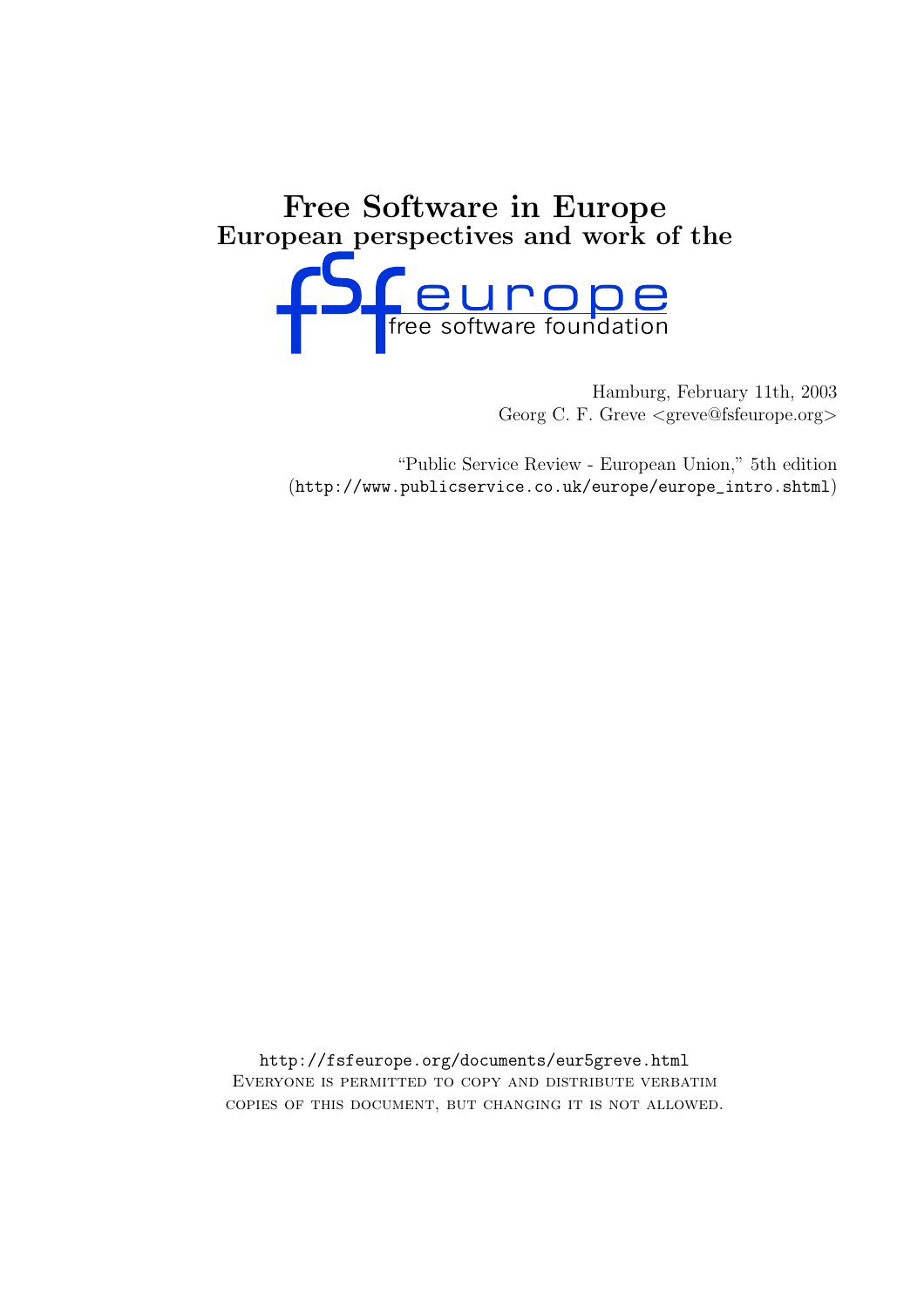#### Introduction

Free Software – especially the GNU/Linux operating system – and the FSF Europe have recently become more visible on the political agenda. This article will seek to explain some of the larger economic, social and political benefits that Free Software offers the European countries and Europe as a whole. It will also give an insight into the work of the FSF Europe.

As a concept and paradigm, Free Software addresses some of the most fundamental needs of any society in its development towards the post-industrial information era. The most visible organization in this field, the Free Software Foundation (FSF), was founded in 1985, a time when people had barely begun grasping the most basic principles of information technology.

With the first formal definition of Free Software and the creation of the GNU General Public License (GPL) and GNU Lesser General Public License (LGPL), the FSF not only created (and still maintains) the two most popular licenses for Free Software in use today, but also invented the notion of "Copyleft," referring to Free Software protected against being stripped of its freedom.

Free Software itself is defined by four basic freedoms. The first freedom – sometimes referred to as freedom  $0 -$  is the unlimited use of a program for any purpose. This means that a Free Software license must allow use for all commercial or non-commercial applications in order to fulfill this criterion.

The second freedom – freedom 1 in the

Free Software definition  $[1]$  – is the freedom to study a program to learn how it works and to adapt it to your own needs. The remaining two freedoms are the freedoms to redistribute unmodified copies and the freedom to release modified copies that improve the state of the art.

As these are freedoms, people are free to choose to exercise one or several of them, but they may also choose to exercise none.

Licenses providing these freedoms are referred to as Free Software licenses. [2] A special case of Free Software license, the so-called "Copyleft" license, has already been mentioned above. These licenses give any user the freedoms described above, but they explicitly forbid a distributor to remove that freedom, which would make recipients of such freedom-deprived software dependent on that specific distributor.

Since access to the source code is a necessity to exercise these freedoms for programming languages with distinct source code, some people suggested using "Open Source" as a marketing term for Free Software in 1998; nowadays Free Software is sometimes referred to under this marketing term.

The good intention of making Free Software more widely known has unfortunately had the unexpected side effect of weakening the distinction between Free and proprietary/non-free software. [3] Therefore the Free Software Foundation strongly recommends speaking about Free Software or the adequate term in the local language; as will be done in the remainder of this article.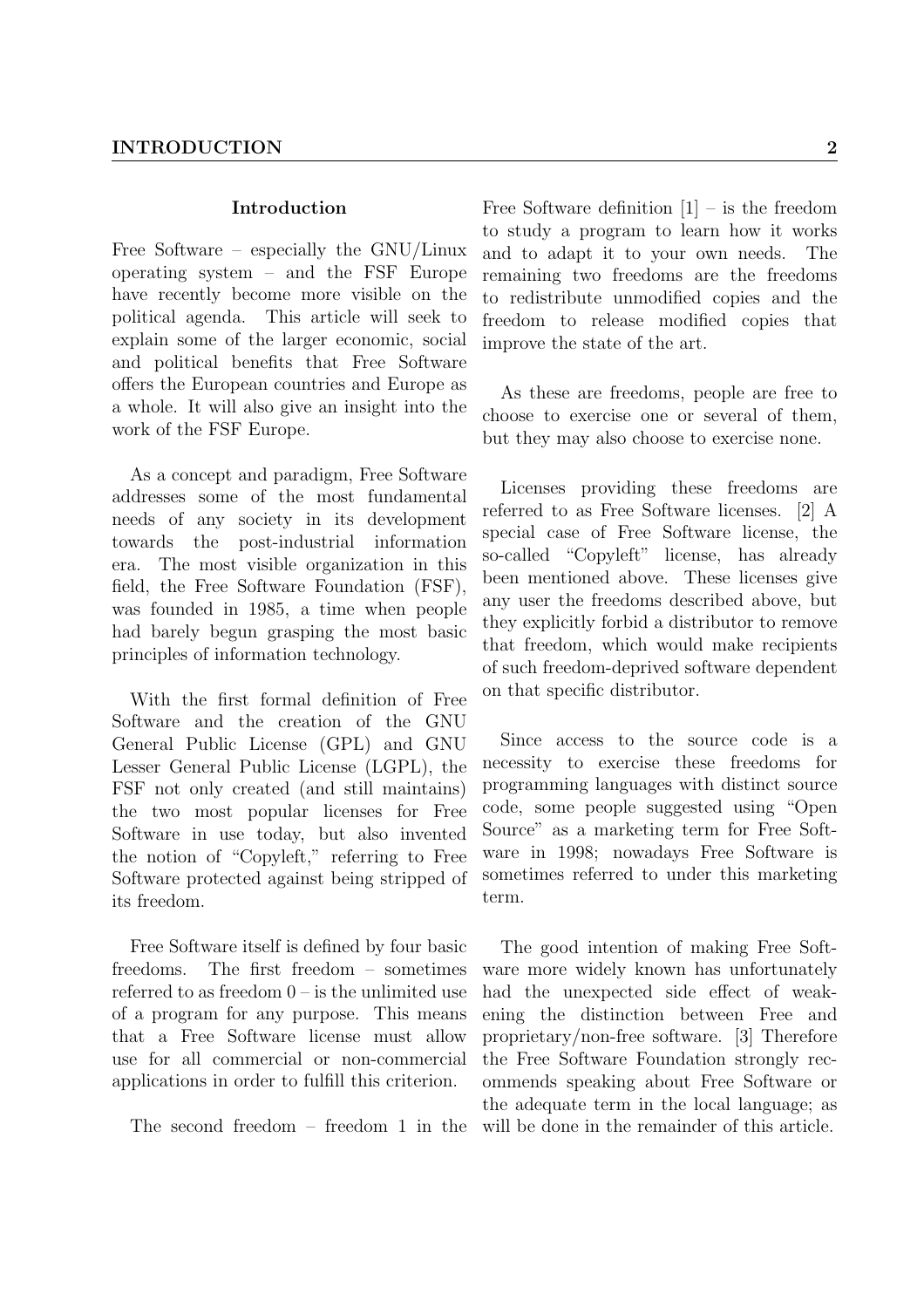## Economic perspectives of Free Software

Despite the attempts of proprietary software vendors – especially those located in the United States holding a monopoly in their respective areas – to make it seem so, Free Software is not an attack directed at specific companies.

Free Software should be understood as a new paradigm, a new model of dealing with software based upon mature concepts. It is a model based upon keeping the markets open and freely accessible; as such it cannot be an attack on specific companies, since any company can participate in this new market.

In a Free Software economy, there will be market leaders, but the possibility of uncontrollable monopolies is much lower.

To current monopolies this may seem threatening. But as one of the most important – maybe even the most important – problems of the European IT industry is its dependence on foreign IT monopolies, weakening these monopolies has become necessary for Europe to prosper.

That current monopolistic situation is a logical consequence of the proprietary software model, which has a strong systeminherent tendency towards proprietarization. The reason being that proprietary software tends to only work properly with itself.

With such proprietary software, communication between two users requires that both use the same software. Given that all people in western countries supposedly know each other over no more than five others, this leads to a kind of "viral" effect, where one user forces the next to use the same software, creating a monopoly.

In theory, open standards would provide a way out of this vendor lock-in, but history has shown that no open standard was ever truly successful unless it was implemented in Free Software.

The possibility to enlarge and lock-in a user base by modification of an open standard – a process euphemistically described as "improving" a standard – that in consequence allows only migrating to a certain piece of software, but not away from it, has proven to be too much of a temptation for the major players in the field.

As the past has proven, it is ineffective to impose open standards on vendors of proprietary software because of the fast-paced development in this sector in combination with the intransparency of proprietary software and the comparably slow workings of the political decision process.

That is if the vendors accept such measures and do not excert their monopoly-based clout to stop such actions altogether, as recent anti-trust cases in the United States have shown.

## Structure of a Free Software economy

The differences are much smaller than many people would make you believe. The financially most important sector today is software for business activities and most of the revenue is generated through service. This is unlikely to change.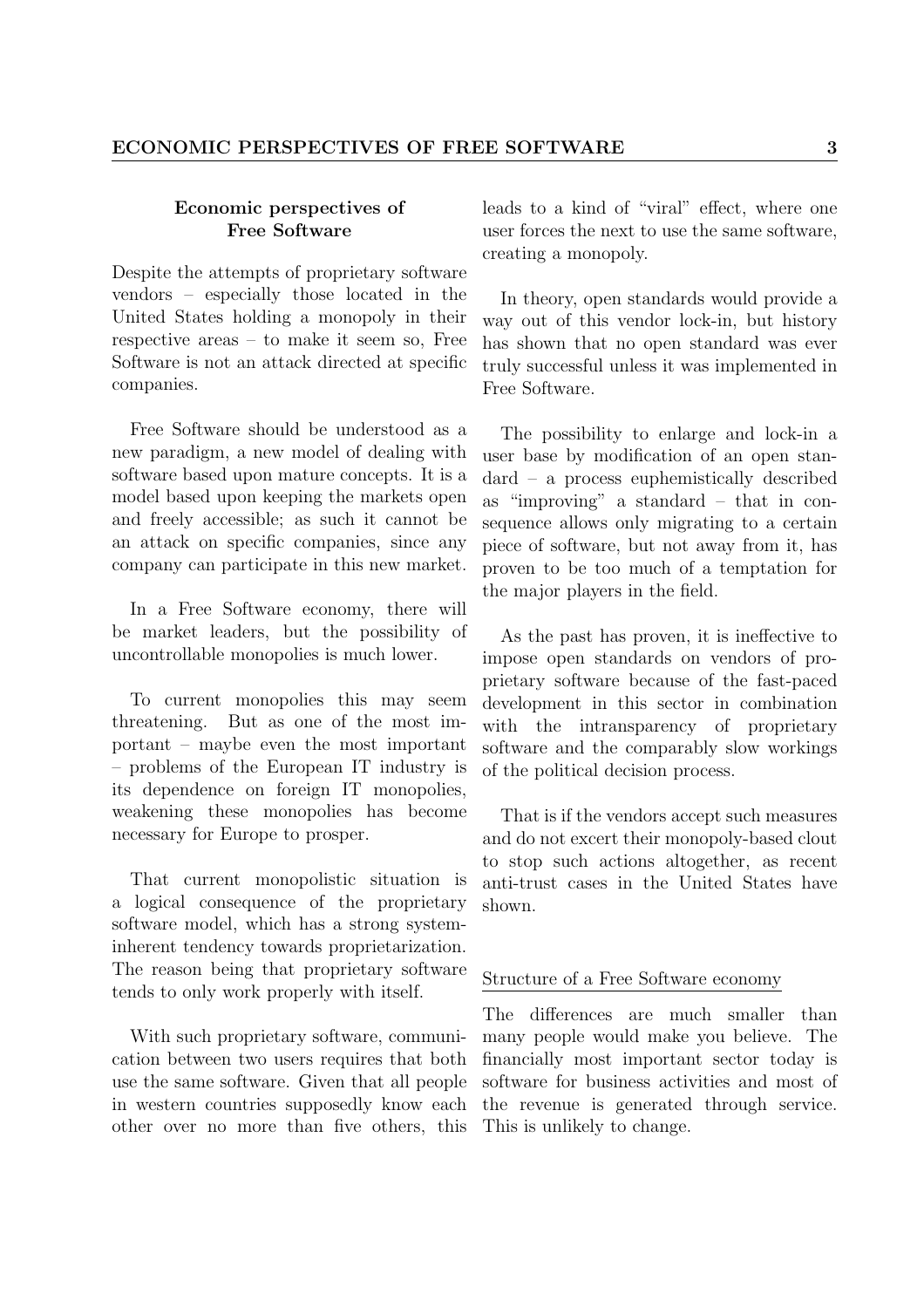It is true that license revenue will most likely go down, probably significantly. However this only affects a very small part of the software generated revenue; a part which generates a negative trade balance between Europe and the United States today.

The by orders of magnitude largest source of revenue today is service. This sector will be able to grow significantly in a Free Software economy.

In the current system, dominated by proprietary software, only those companies supported by the monopolies can offer services; usually only a small part of what would be possible. The remainder is either done by the monopolies themselves – generating another stream of revenue flowing out of Europe – or not at all.

Free Software offers greater independence of European businesses, allowing them to offer the full array of services if they wish or cooperate with others if this seems economically more useful.

Also they will be able to provide solutions for those services that are already in demand, or that they can create a demand for, which are currently impossible because businesses lack adequate access and control over the software these services depend on.

In a Free Software economy, the current revenue in the service sector will be redistributed more in favor of the European vendors and the sector as a whole can be expected to grow.

#### Reducing dependencies

It also must be considered that currently the holders of monopolies have control over the European IT industry as they could drive most companies out of business by denying them access to their monopoly or by making access so difficult that the economics of the situation will possibly drive the company out of business.

To further worsen the situation, software monopolies can effectively be coupled with hardware monopolies. So a piece of monopolistic software will run only on a special kind of hardware and in return the vendor(s) of that hardware will only deliver their machines with this particular software.

The Free Software paradigm does not allow building this kind of coupled monopoly. In fact Free Software encourages platform independence and the Free Software systems (e.g. GNU/Linux and the BSD systems) run on more hardware platforms than any proprietary operating system.

Because the freedom to modify allows adding support for other hardware platforms, Free Software provides a stable fundament for innovative hardware initiatives that might even start on a local or regional level.

That way Free Software not only brings back competition into the software, but also furthers it in the hardware field.

## National Economy

Because the largest part of software development is putting together old and well-known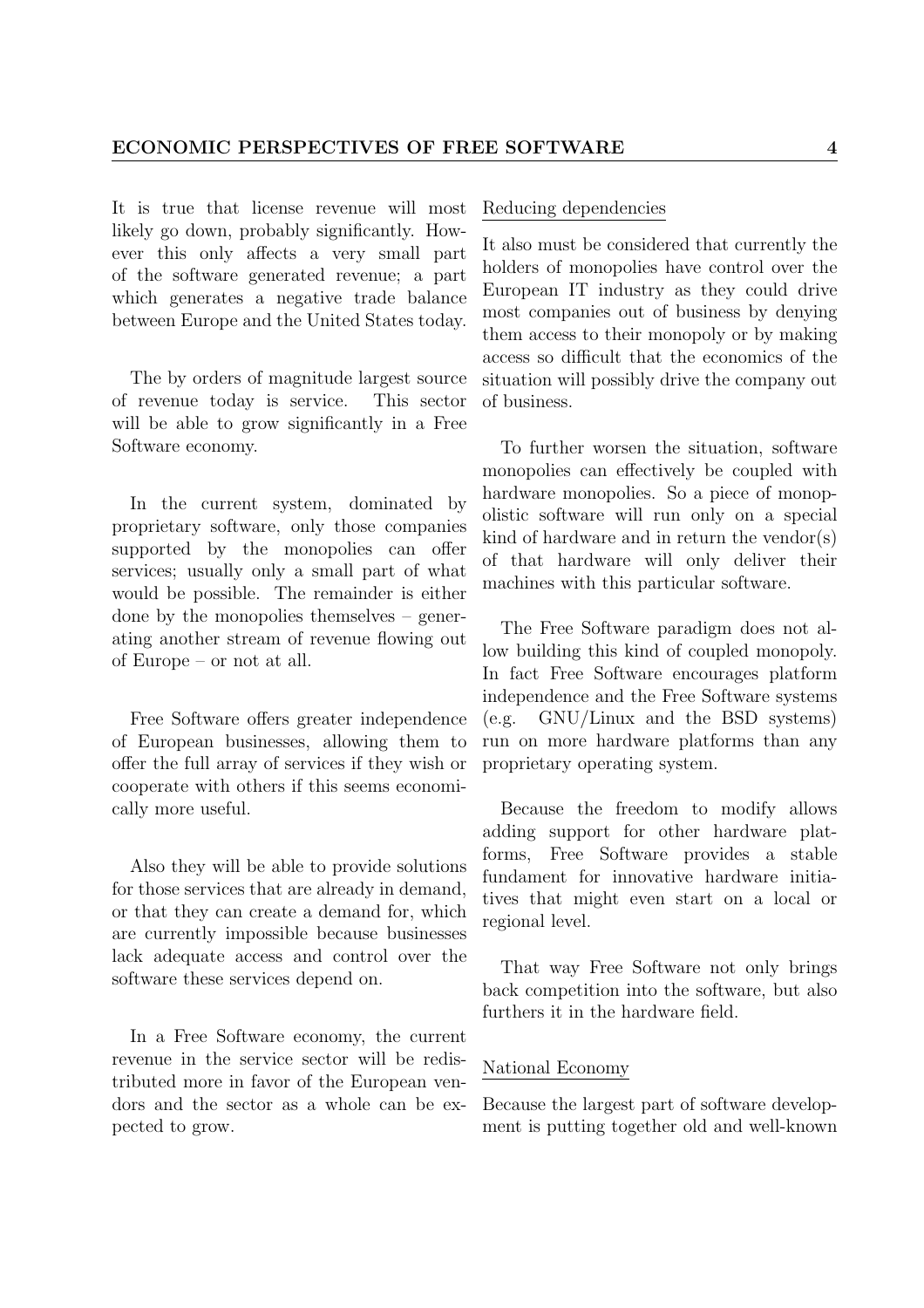principles, these get reimplemented at least once by every company, sometimes even once for every project.

In terms of national economy, proprietary software is waste of highly skilled labor. The proprietary software paradigm keeps software developers busy reinventing the wheel, slowing down innovation.

Free Software allows building upon these old and well-known building blocks, consequently reducing the market-entry barrier for new and innovative companies.

Also, the software industry is only one part of economy as a whole. As software is the glue that ties together a digitally networked economy, all sectors pay the price for the inefficiency of the proprietary software model.

Today, most non-IT companies use proprietary solutions. This makes them relying entirely on their vendors for crucial aspects of their own economic activity such as keeping stocks, writing and paying bills or communication with their customers, suppliers and/or competitors.

Forced updates are one result, the need to sometimes replace a whole IT solution, downtimes and new training of employees included, is another. Solutions based upon Free Software remove this dependency almost entirely.

As the company gains the freedoms described above, updates can be made according to the economic situation of the company. In case of problems with the vendor, the solution will still remain usable and another vendor can be found.

In the latter case, an investment for the new vendor to work itself into the solution is required, but that cost is significantly lower than the cost of an entirely new solution. Also the indirect costs in terms of customer dissatisfaction, training of employees and downtimes usually do not arise.

It can be expected that these effects will help revitalizing economy as a whole. In essence, Europe can only win economically by furthering massive deployment of Free Software.

## Social issues

Access to software becomes increasingly important to participate in the cultural, social and economic exchange of mankind. For the individual this means that access to software determines ones ability to communicate, to study and to work. Studies from the United States indicate that the average person interacts about 150 times each day with software.

In consequence, software has to be understood as a form of cultural property, a cultural technique. As long as mankind exists, new cultural techniques have risen the question of who is given access to them. Free Software ensures all people retain equal access to the cultural property that software has become.

In terms of data security and protection, another issue arises. As computers are always opaque – it is not possible to tell by mechanical observation what a computer does – it becomes even more important that the software is entirely transparent. Oth-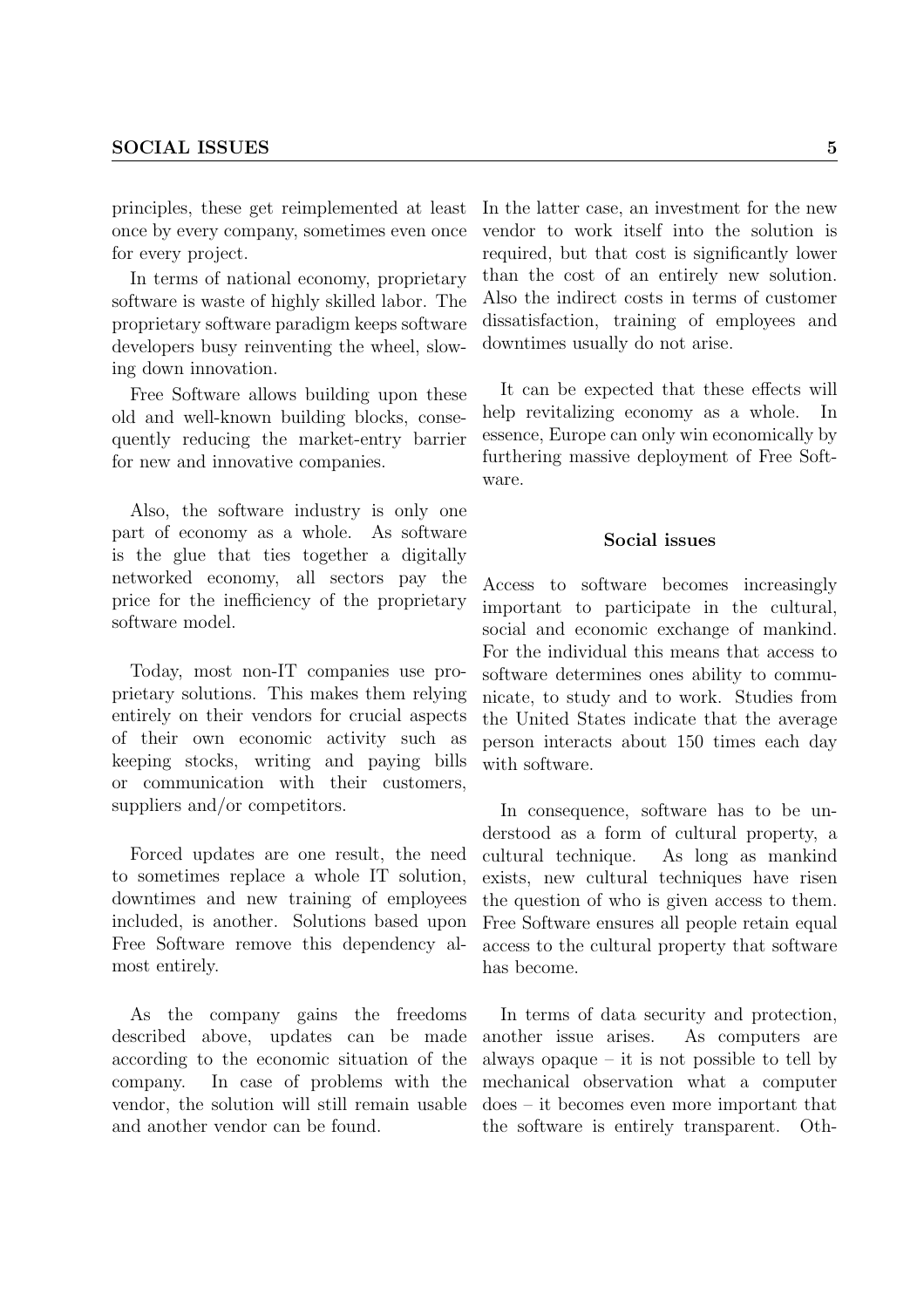erwise people lose the ability to determine Software at an OECD workshop in Tokyo what their computers do and consequently have no control over their personal or other Economics and Technology. data.

Free Software is by nature entirely transparent, preserving the maximum of informational self-determination.

## 2001: The FSF Europe

Networks tend to be more stable than single nodes and Europe is one of the leading – if not the leading – regions for Free Software. So in 2001, the Free Software Foundation Europe (FSF Europe) was founded as a sister organization of the Free Software Foundation in North America. Legally, financially and personally independent of each other, they are working together on all aspects of Free Software in a spirit of equal cooperation.

The FSF Europe itself encompasses the vision of a strong Europe united in cooperation and mutual understanding with currently four countries (France, Germany, Italy, Sweden) fully represented, three others associated (UK, Portugal, Austria) and several others involved through regular cooperation.

A main function of the FSF Europe is providing a European competence center for Free Software, offering advice to governments, commissions, companies, journalists and others.

In the scope of these activities, the FSF Europe was invited to provide an expert for the Commission on Intellectual Property Rights in London [4] and presented Free on invitation of the German Ministry of

Other activities involve regular project work, for instance in AGNULA [5], a project funded in the scope of the 5th framework programme of the European Commission (IST-2001-34879).

For the 6th framework programme, the FSF Europe issued a recommendation supported by over 50 parties, in which the advantages of Free Software for Europe are addressed in how they refer to accepted European goals; concrete recommendations on how Europe can capitalize on them are given. [6]

Also the FSF Europe is doing work to support the legal fundament of Free Software, for instance it helped a local institute for legal issues of Free Software, the ifross, with the amendment of a German copyright law revision and recently issued the Fiduciary Licence Agreement (FLA) [7], which will help upholding the legal maintainability of Free Software.

#### Capitalizing on Free Software

Free Software offers unique opportunities for Europe as a region and the European states. In fact Europe is currently the region with the best position to gain the full advantages of Free Software and go into the information age with a head-start.

Possible advantages include greater independence, increased sustainability, freedom from foreign mono- and oligopolies, alter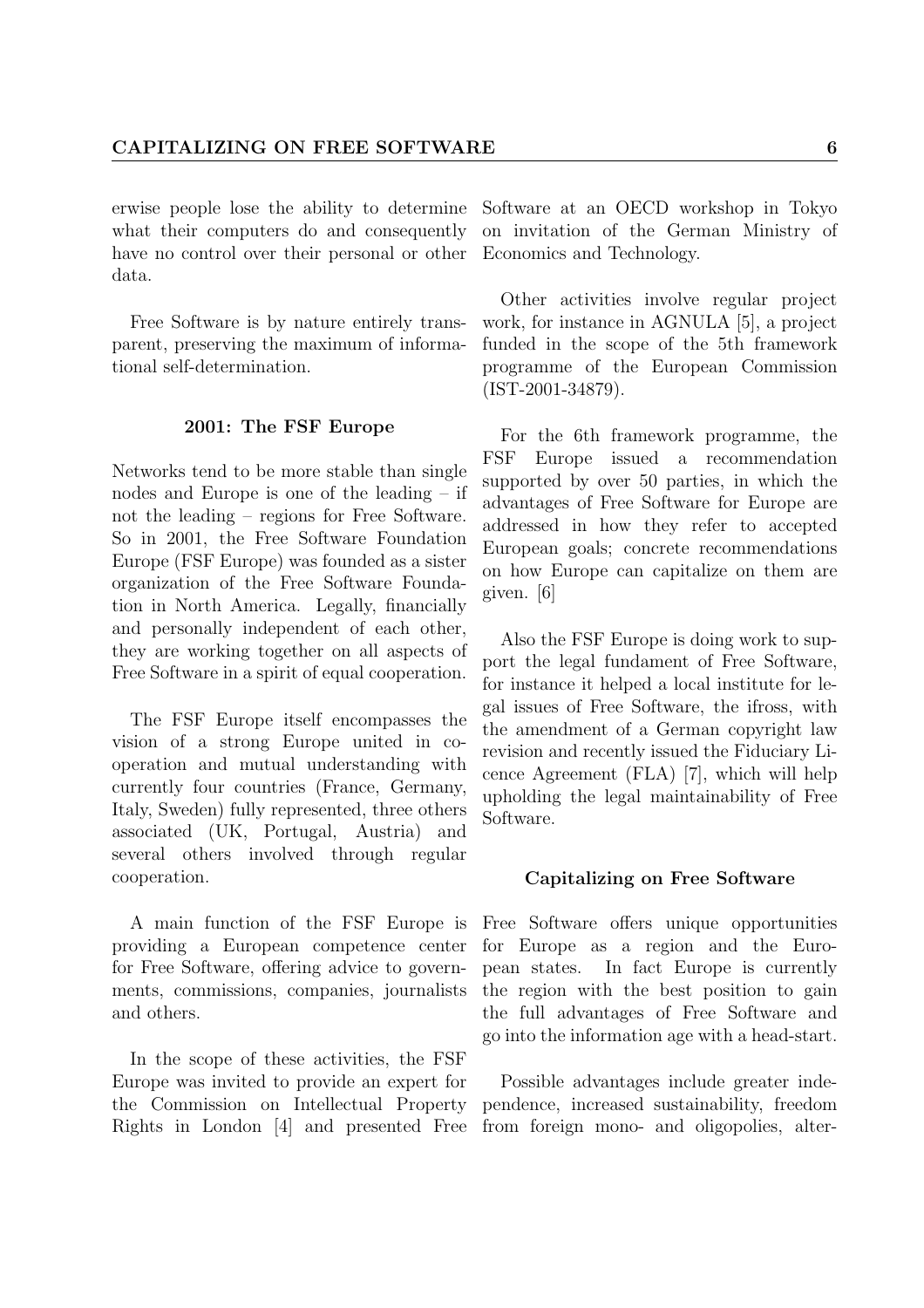native hard- and software possibilities, a strengthened domestic market and better protection of civil rights.

For these to become reality, it becomes increasingly important to make clear statements and policies in favor of Free Software, such as the evaluation bonus for Free Software projects defined in the IST work programme or the policy statement by Liikanen in the European Parliament [8] regarding Free Software in public administration.

In fact public administration happens to provide an excellent starting point for the transition towards Free Software for three reasons.

Firstly, a government using proprietary software creates a tendency to force its citizens to use the same software because of the aforementioned "viral" effect of proprietary software. As governments have the ethical obligation to be available to all its citizens, they can make a just case for Free Software based upon the consideration of not wanting to force their citizens into a harmful monopoly.

Secondly, public administration is always short of resources, but the majority of resources spent on IT get squandered by creating a separate solution for each ministry or region, while the problems addressed tend to be similar and massive cooperation would be possible.

And finally, use of Free Software in public administration will provide a role model, encouraging citizens and businesses to get out of unhealthy dependencies, getting accustomed to the new model and becoming economically and socially active in it.

Several European regions already have initiatives to make use of Free Software mandatory for public administration. The commission entrusted with this question for the French speaking part of the region of Brussels came out in favor of such a regulation on February 11th, 2003, for instance.

Public administrations in Europe should at least make sure to prefer Free Software over proprietary and require open standards for which a Free Software reference implementation exists.

Also wherever public money is spent, spending it on Free Software is making sure that it will benefit the public and economy. In the past, such money was usually spent on proprietary sofware, often benefitting only that proprietary vendor company directly at the cost of society and economy as a whole, or getting lost entirely.

For that migration period towards a more sustainable approach, especially the so-called "Copyleft" licenses – the GNU General Public License (GPL) being the most widely known – provide a sound basis for such projects.

These licenses will make sure that the results of resources spent will be available for all of economy and society equally, fostering a general increase of economic activity. They will resist having the results procured by any single company or person trying to restore old monopolistic situations.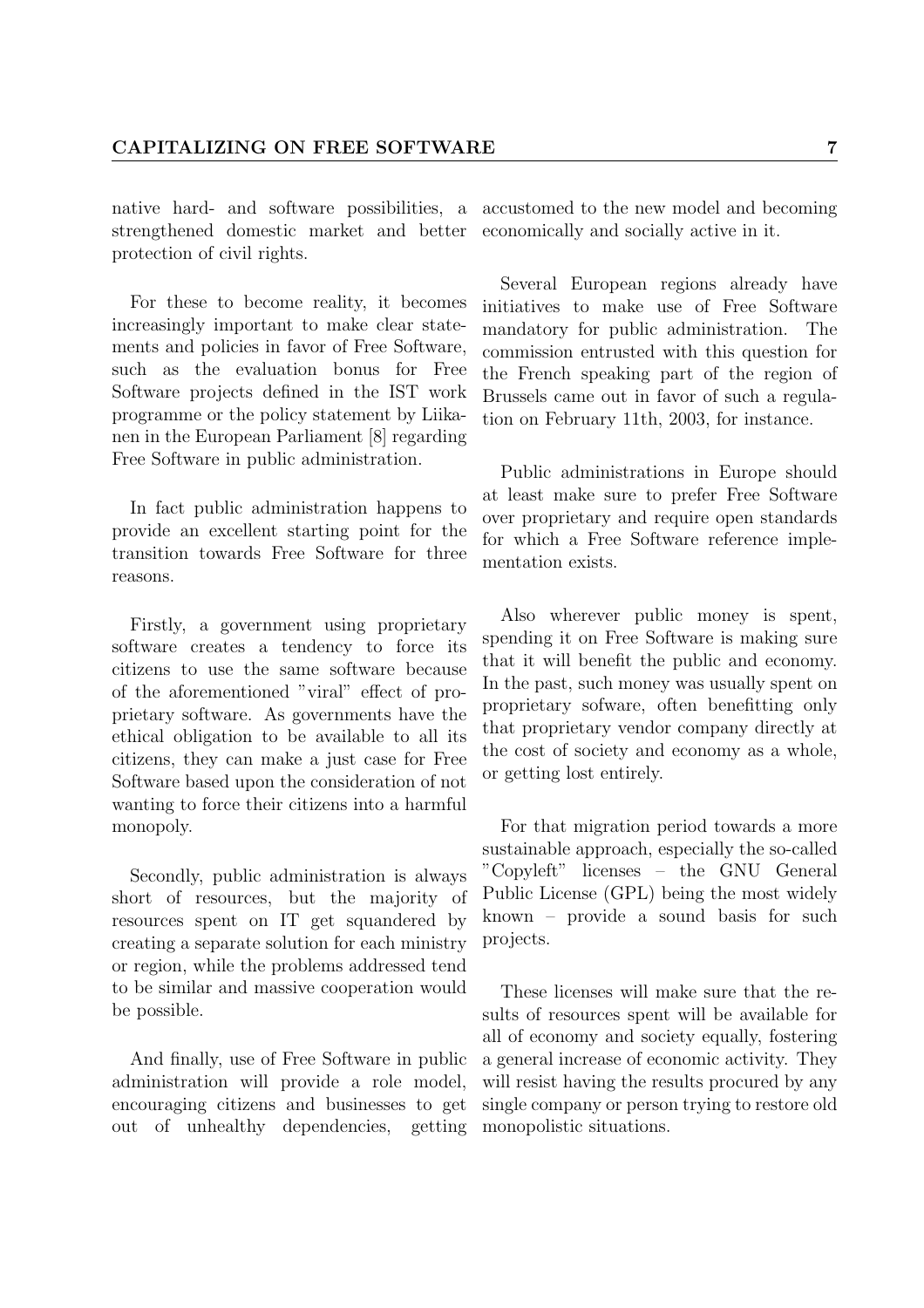#### Information Age aware governance

Like information technology permeates all of economy and society, governance decisions in one area can influence chances in the information age significantly. Given the European goal of becoming an information economy, it becomes necessary to be aware of these issues in all areas of governance.

There are several policies pending or in implementation that are about to inflict serious harm on the European competitiveness. These should be prevented or abolished if seeking to increase the European edge.

One policy endangering proprietary and Free Software alike are software patents. Patents are an entirely unsuitable concept for software as it has very different properties. Experience indicates the United States are already paying dearly for their software patent system with reduced innovation.

To quote Bill Gates from an internal memo: "If people had understood how patents would be granted when most of today's ideas were invented and had taken out patents, the industry would be at a complete standstill today. ... The solution is patenting as much as we can. A future startup with no patents of its own will be forced to pay whatever price the giants choose to impose. That price might be high. Established companies have an interest in excluding future competitors." [9]

Another extraordinarily harmful law is the European Copyright Directive (EUCD). Its US counterpart, the Digital Millennium Copyright Act (DMCA) is already being used successfully by groups such as Scientology to censor unwelcome web sites. [10] Similar cases can be expected in Europe.

Economically, the EUCD is highly anticompetitive. As it makes it illegal to circumvent whatever is considered a protection measure, the company that created this technical measure is given ultimate control over who may or may not participate in the market based upon it or how these companies should behave.

Example is given by the recent case against the teenager Jon Johansen, in which the question whether buying a DVD in a store will entitle the customer to view that DVD on their computer has become the central issue. The EUCD also provides a serious impediment of the freedoms of speech, communication and choice of profession, giving it a somewhat anti-democratic air.

These two policies are either in the process of adoption or adopted already and should be abolished before they can do further harm to Europes competitive edge.

The current new initiative to reduce competition in the market further are Palladium and its hardware counterpart proposed by the TCPA. This initiative, which wishes to be known as increasing the trustworthyness of computers, is best described as "Treacherous Computing." [11]

Under the pretense of trying to improve computer security, the TCPA apparently seeks to eliminate concepts and paradigms competing with the monopoly holders of the proprietary software model. Again, Europe would be on the losing side.